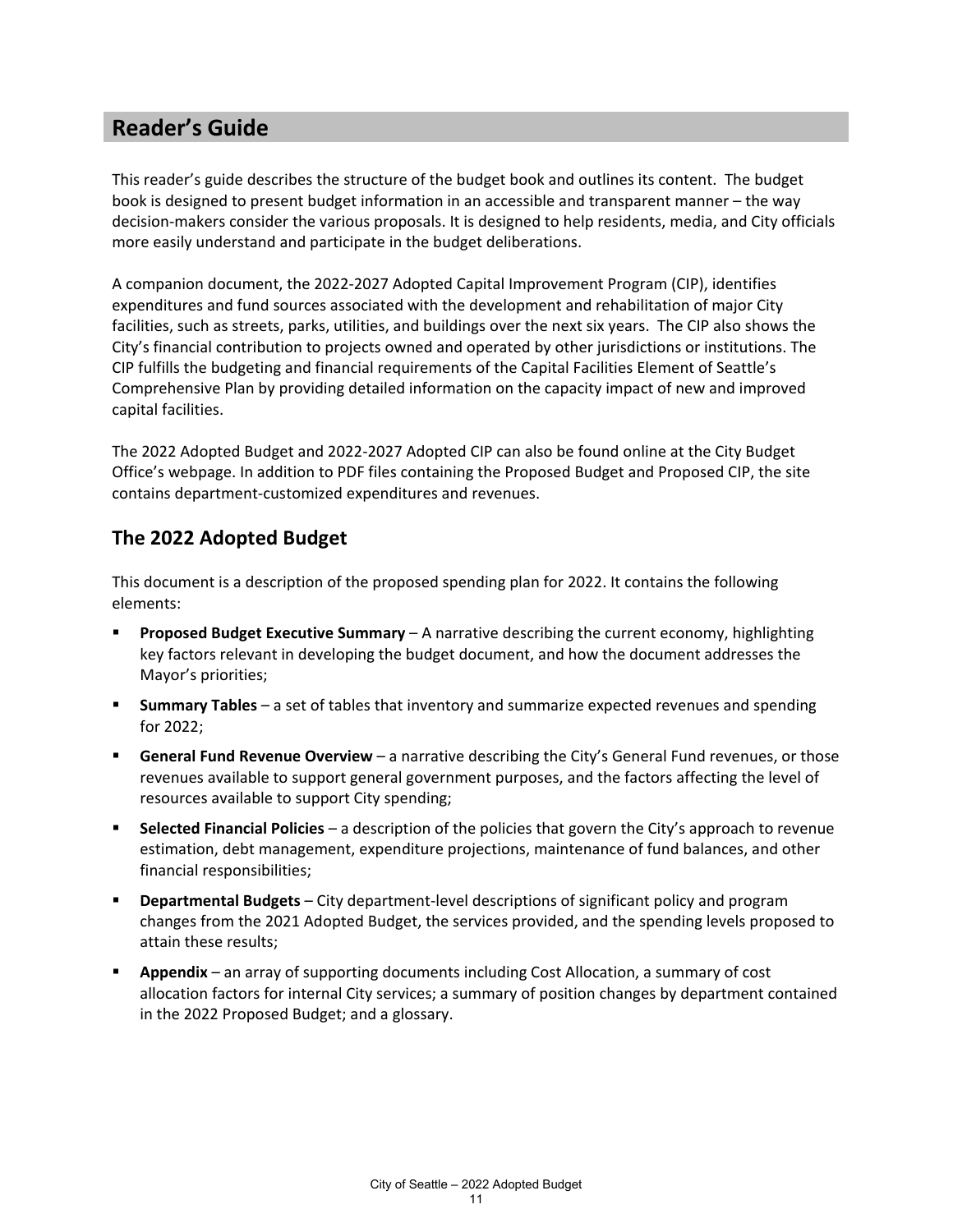# **Reader's Guide**

## **Departmental Budget Pages: A Closer Look**

The budget presentations for individual City departments (including offices, boards, and commissions) constitute the heart of this document. They are organized alphabetically within seven functional clusters:

- **F** Arts, Culture, & Recreation;
- **Education, Health & Human Services;**
- **EXECUTE:** Livable and Inclusive Communities;
- Public Safety;
- **Utilities, Transportation & Environment; and**
- Administration.

Each cluster comprises several departments sharing a related functional focus, as shown on the organizational chart following this reader's guide. Departments are composed of one or more budget control levels, which in turn may be composed of one or more programs. Budget control levels are the level at which the City Council makes appropriations.

As indicated, the proposed budget appropriations are presented in this document by department, budget summary level, and program. At the department level, the reader will also see references to the underlying fund sources (General Fund and Other) for the department's budgeted resources. The City accounts for all of its revenues and expenditures according to a system of funds. In general, funds are established to account for specific revenues and permitted expenditures associated with those revenues. For example, the City's share of Motor Vehicle Fuel taxes must be spent on road-related transportation activities and projects, and are accounted for in a fund in the Transportation Fund. Other revenues without statutory restrictions, such as sales and property taxes (except voter-approved property taxes), are available for general purposes and are accounted for in the City's General Fund. For many departments, such as the Seattle Department of Transportation, several funds, including the General Fund, provide the resources and account for the expenditures of the department. For several other departments, the General Fund is the sole source of available resources.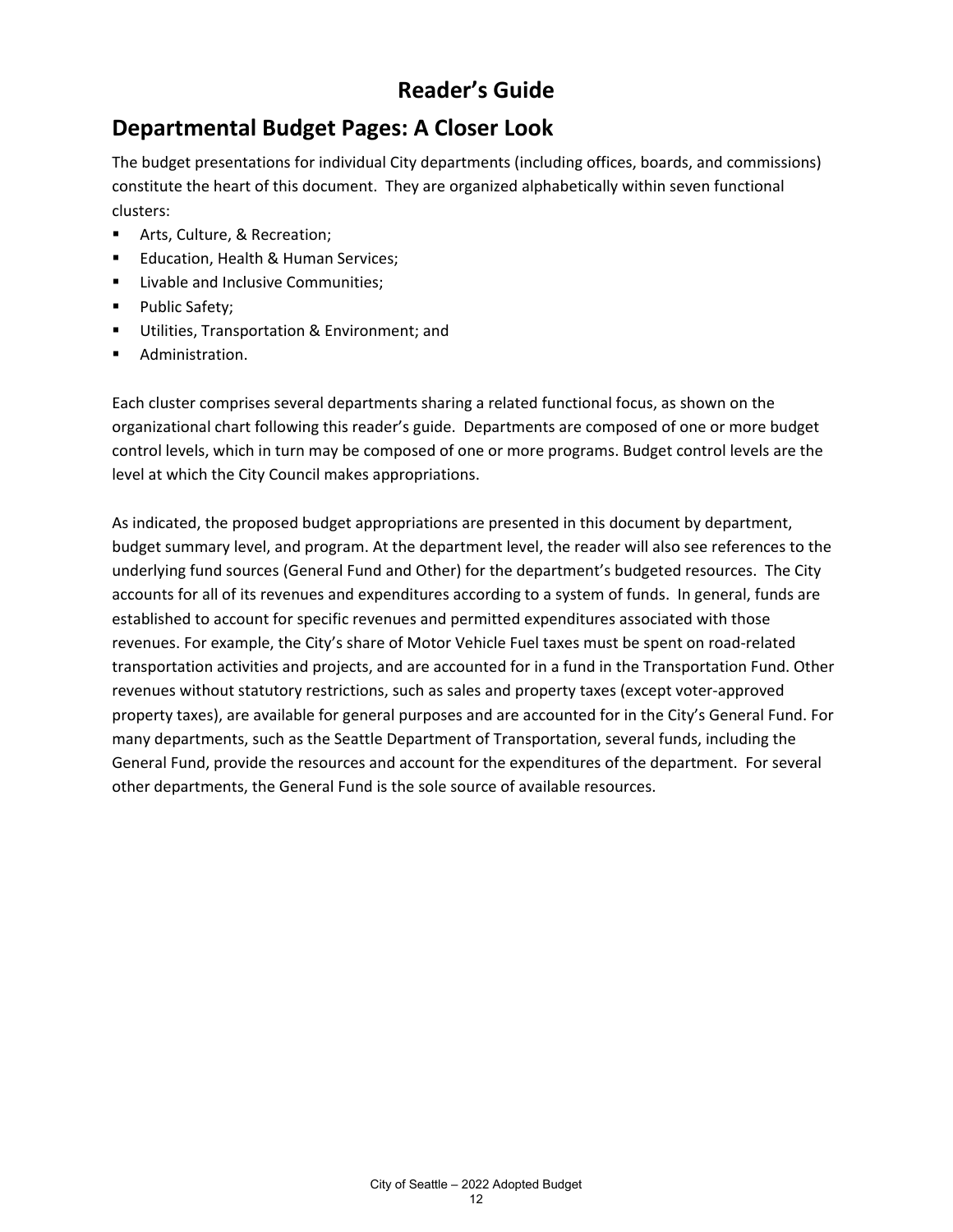## **Reader's Guide**

#### **Budget Presentations**

Most department-level budget presentations begin with information on how to contact the department. The department-level budget presentation then goes on to provide a general overview of the department's responsibilities and functions within City government, as well as a summary of the department's overall budget. A narrative description of the issues impacting the department's 2022 Adopted Budget then follows. The next section of the department-level budget presentation provides a numerical and descriptive summary of all of the incremental budget changes included in the 2022 Proposed Budget, along with a discussion of the anticipated operational and service-level changes that will result. The department-level budget presentation concludes with summary level tables that describe the department's overall expenditures and revenues by type as well as by budget control level and program. All department, budget control, and program level budget presentations include a table summarizing historical and adopted expenditures, as well as proposed appropriations for 2022.

A list of all position changes proposed in the budget has been compiled in the appendix. Position modifications include eliminations, additions, reclassifications, and status changes (such as a change from part-time to full-time status), as well as adjustments to departmental head counts that result from transfers of positions between departments.

For information purposes only, an estimate of the number of staff positions to be funded under the 2022 Adopted Budget appears in the departmental sections of the document at each of the three levels of detail: department, budget control, and program. These figures refer to regular, permanent staff positions (as opposed to temporary or intermittent positions) and are expressed in terms of full-time equivalent employees (FTEs). In addition to changes that occur as part of the budget document, changes may be authorized by the City Council or the Human Resources Director throughout the year, and these changes may not be reflected in the estimate of staff positions presented for 2022. These changes are summarized in the appendix.

Where relevant, departmental sections include a statement of projected revenues for the years 2021 through 2022.